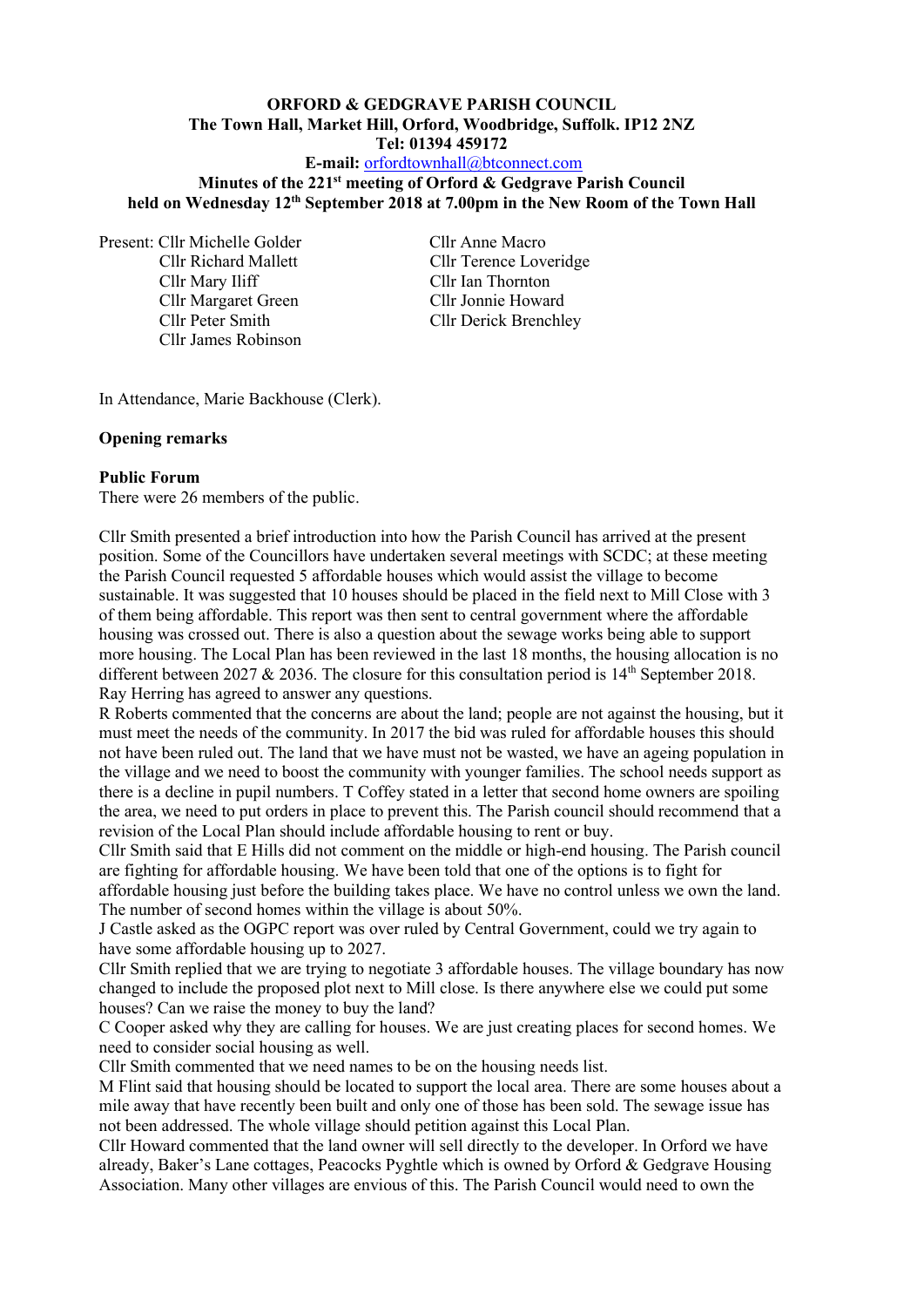land to have total control of it. SCDC are under pressure to complete a set number of houses in a limited time.

S Bridges said that the setting of the proposed site had not been considered. The Castle will be compromised. The design quality of the houses would also need to be considered.

Cllr Smith replied that the Land owner would need to ensure that the view of the Castle and the design of the houses are considered. The land owner would want to utilise this land to the most beneficial.

L Quirke said that there is not a passion for high end houses from the people who require affordable housing.

Cllr Smith replied that an affordable house would also require local employment to maintain a standard of living. They would also require a car for transport.

D Partridge asked if the public transport facilities in the village would return if there was a need. R Roberts said that there is a contribution in tax that will be paid if the houses go ahead.

R Herring replied that he was unsure how useful the tax is going to be. The two Parish Councillors produced a very good briefing. The housing shortage is facing everyone in all areas. Social housing is promoted in Orford. Young people want to buy affordable houses. Developers will only build if there is a 20% profit; with a site of 10 houses or less there is no need to impose affordable housing, this is a national policy. The Local Plan has been worked on for 3 years so far. There is no solution to the second homes problem as it is a free market. Orford is a popular place to live therefore the house prices are higher.

Cllr Iliff said that in St Ives they are taking steps to prevent second homes; there neighbourhood plan states that there is a housing need.

R Herring commented that affordable housing may be placed on an exemption site, this land would be given or sold at a reasonable rate. There is a large demand for this but there is not much land available.

Cllr Smith asked how we are going to deal with the traffic.

M Flint said that there is a detailed report about transport; by 2020 something would need to be addressed about the parking.

Cllr Golder thanked everyone for attending the meeting and suggested that the points raised from this evening as well as all the letters and emails, should be collated and sent to the SCDC.

All members of the public left.

#### **MINUTES**

#### **1. Reports from Representatives**

1. County Councillor Andrew Reid.

Apologies sent, and a report was presented.

### 2. District Councillor Ray Herring

R Herring said that at the moment there is a boundary review taking place for the new East Suffolk. This will result in new constitution areas. There will be new electoral arrangements, each District councillor will have a larger area, up to 3,200 people. Orford, Sudbourne and Iken will become in a ward with Aldeburgh.

Cllr Thornton asked if the District councillor will attend meetings, this will enable us to ask questions regarding the AOEP.

R Herring replied that the District Councillor will be at meetings to answer questions. The Deben Leisure Centre has re-opened; there is also to be some renovation work to the Leiston Leisure Centre. This is a boost to aid fitness and health. EDF are now looking at the stage 3 consultation for Sizewell – this includes road improvements etc. EDF are looking to reduce the costs of Sizewell C as it is more than they can afford at the moment – they need to reduce by 20%. There is still some money in the ECB budget – this enabling budget is for new additional project within your village.

Cllr Golder thanked R Herring for attending the meeting.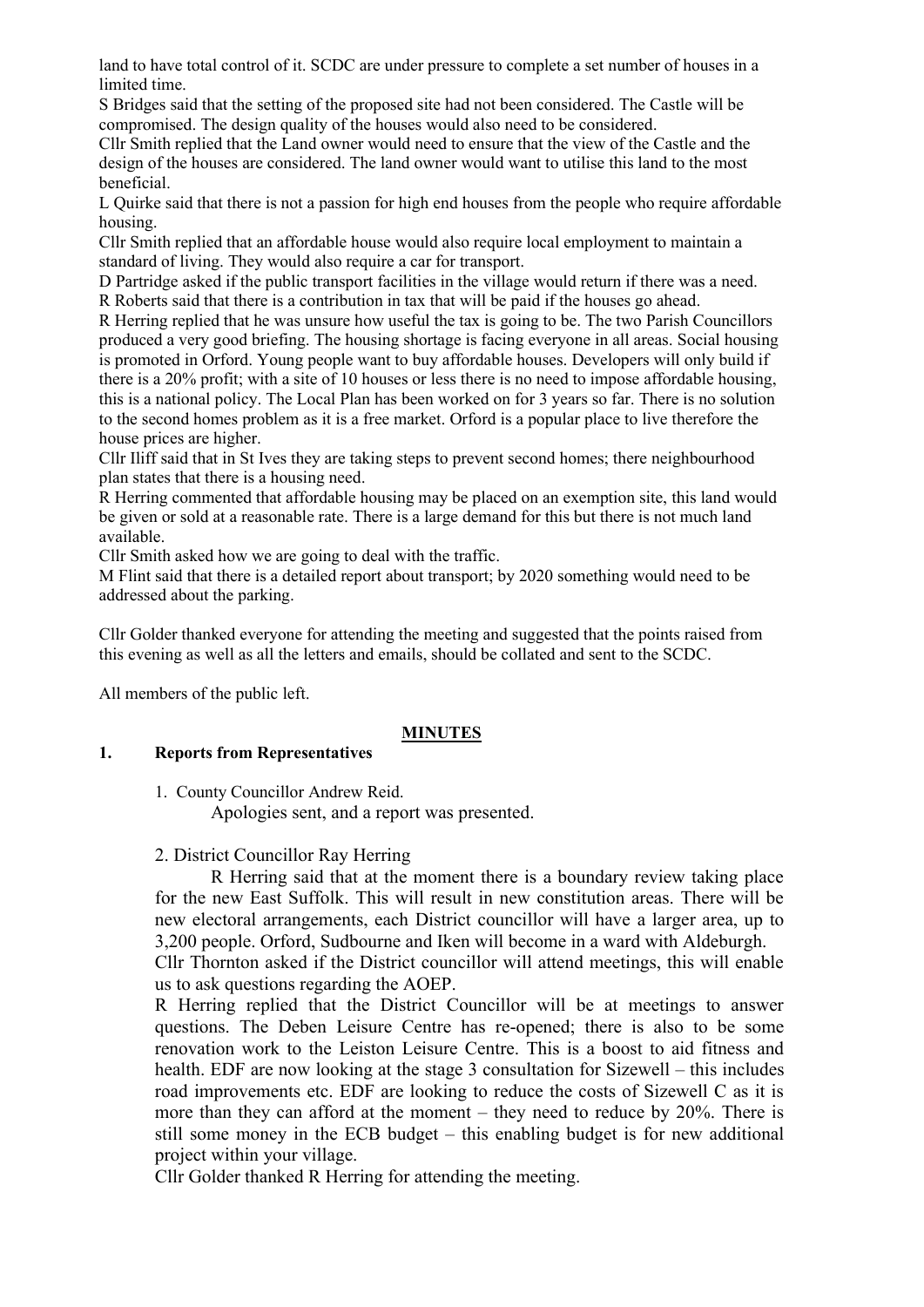**2. Apologies for absence:** Cllr M Smy

### **3. Declarations of interest:**

Cllr Mallett and Cllr Thornton – Sports and Social Club Cllr Macro – Malletts Cottage.

- **4. Applications for dispensation:** None
- **5. It was unanimously agreed that the minutes of the 220th Parish Council Meeting held on Wednesday 11th July 2018 and the Planning Sub-Committee meeting held on Wednesday 8 th August 2018 be accepted as a true record.**

Cllr Macro said that it was commented that the multiplay court at the recreation ground had 5-a-side nets, the cost of replacing these nets would be investigated.

### **6. Matters arising from the 220th Parish Council Meeting held on 11 th July 2018.**

### **7. Finance**

7.1 The Council received, noted and approved the cheques and balances from  $1<sup>st</sup>$  July – 31<sup>st</sup> August 2018.

7.2 LCPAS subscription renewal.

Cllr Robinson proposed that we should pay the LCPAS subscription, this was seconded by Cllr Howard and agreed by all.

### **8. Planning**

### **DC/18/3409/FUL – Orford Castle, Orford Green, Orford**

This was a request following a detailed survey and an options appraisal, small scale render trials were carried out in June 2017 on the NW elevation of Orford Castle as low level. Following the detailed assessment of the trials and consideration of practical, technical and aesthetic issues, it was decided to proceed with large scale trial by removing loose material, dubbing out voids and applying a single coat of render left to a rough textured finish. The area of the trial planned to be on the NE elevation of Orford Castle. It is proposed that the trial area is approximately 30m2.

Cllr Howard commented that English Heritage had undertaken a lot of background work. The Parish Council had no objection to this proposal.

#### **DC/18/3107/FUL – The Dunns, Gedgrave Road, Orford**

This was a request for the change of use of annex approved under c.89/0349 for use as holiday let accommodation.

Cllr Howard said that this annex had already been used for living accommodation, it is changing to become a holiday let.

The Council had no objection to this proposal.

#### **DC/18/3165/LBC – 84 Market Hill, Orford**

This was a request for the retention of glass fibre flat roof covering to existing listed building. This roof covering was laid in 2016 to replace a leaking flat felted roof. No listed building consent was sought at that time unfortunately.

The Parish Council had no objection to this proposal.

#### **DC/18/3563/FUL & 3564/LBC – Bell House, Quay Street, Orford**

This was a request for a small extension to the morning room, new link with the shower room, alterations to the guest room, new shed, alterations to the summer house and various minor alterations.

Cllr Howard commented that this was a link to join other areas of the property together.

The Councillors had no objections to this proposal but would like to mention that the use of any skips would be in the driveway and not on the road.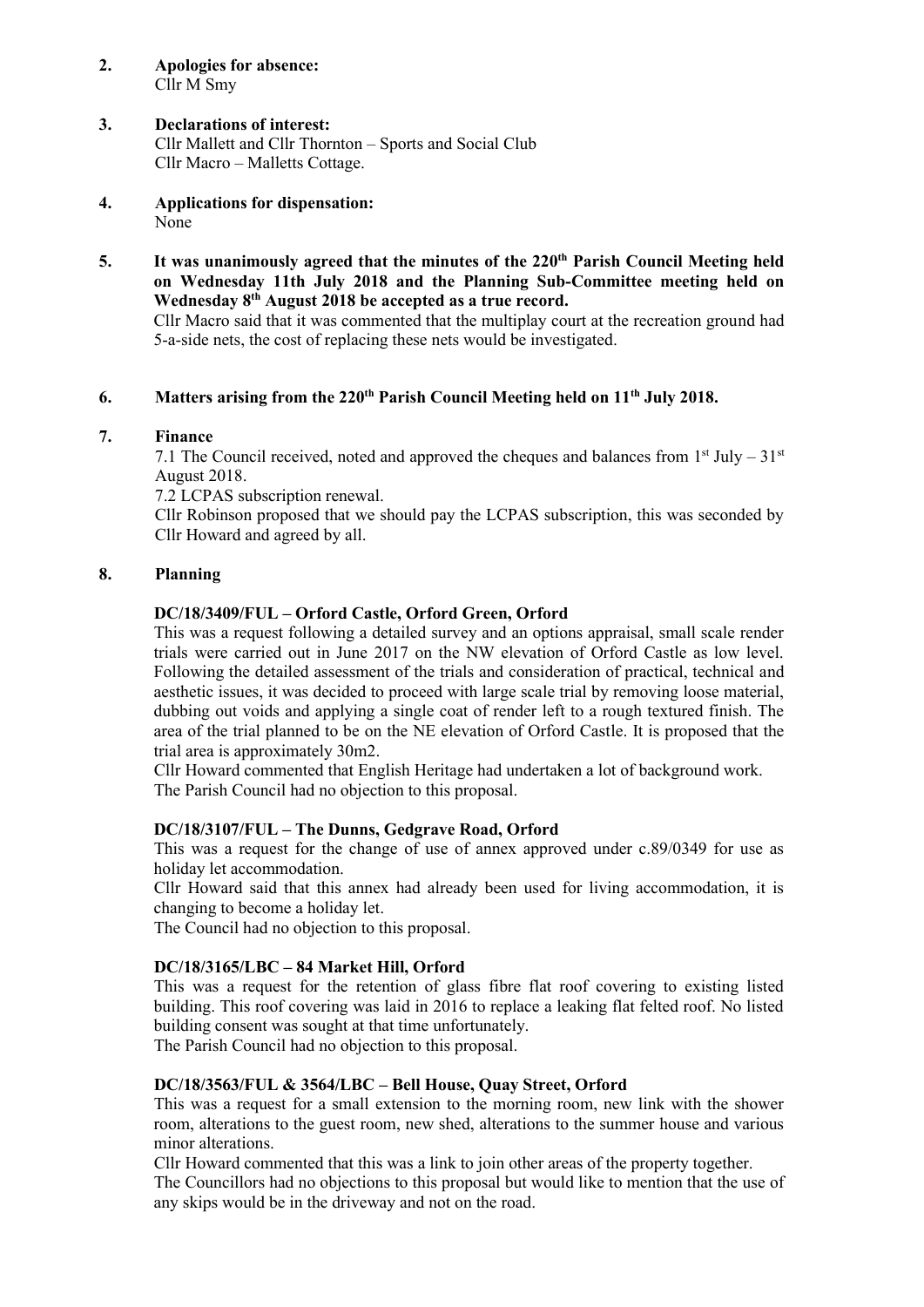### **DC/18/3608/FUL & 3609/LBC – 87 Market Hill, Orford**

This was a request for the refurbishment of the shop/kiosk unit. Alterations/extensions to cottage on Market Hill. Conversion of former Smokehouse to form dwelling.

Cllr Howard commented that the shop conversion looks acceptable. The Smokehouse brick's must be impregnated with smoke.

The councillors had no objection to this proposal but would like to comment that the use of new bricks on the Smokehouse should be recommended.

### **Other notifications:**

#### **9. Parish Council Business: -**

#### **(1) Benches**

Cllr Thornton recommended that we should have no newer memorial benches but if someone requested a bench we should suggest a plaque be placed on the existing bench. All the Councillors agreed to use the existing benches and just add plaques.

Cllr Robinson asked if we would replace the benches as they become broken.

Cllr Golder suggested that we should repair benches; there is a broken bench on the recreation ground now. It was agreed by all to have the bench repaired.

#### **Clerk to arrange quote for bench repair.**

### **(2) Quay Street Trees**

Cllr Howard said that a report had been received from Elite Tree services regarding the newly planted Oak Trees in Quay Street. One of the residents in Quay Street would like to have the Oak Trees removed to Quay Meadow and some smaller trees planted in their place on the village green.

Cllr Smith commented that these trees are in memory of a loved one/someone special. It was also mentioned that the new trees on the knoll look dead.

Cllr Golder said that a new tree would be planted on the knoll and the existing chestnuts would be sorted. Nick Newton, SCDC Tree Officer, gave 5 options for the trees in Quay Street; removal, maintenance plan, leave them as they are, etc.

Cllr Brenchley said that we should leave the trees as they are.

Cllr Golder said that we really need to decide about the trees as it has been going on for some time.

Cllr Iliff was concerned that could the PC guarantee that a proper maintenance plan be put in place. These trees, in time, will block the light from the houses.

Cllr Thornton asked if the roots would become a problem to the properties.

Cllr Loveridge said that the tree roots would follow the canopy of the trees.

Cllr Howard said that the resident had offered to buy a less bulky tree, and he would finance this.

Cllr Golder reported that we had received reports from 4 tree specialists and with the correct maintenance the trees will be fine.

Cllr Thornton said that the 'correct maintenance programme' would work if it is put in place.

Cllr Golder asked the Councillors to vote; those agreeing to keep the trees where they are 7 votes, those wanting to remove the trees 2 votes, those with no opinion/abstaining 2 votes.

It was agreed by vote that the trees should remain where they are with the correct maintenance programme.

#### **(3) Dog fouling**

Cllr Golder said that the Clerk is in the process of getting a dog fouling bin placed in near the bridleway in Town Farm Estate. A concerned resident had suggested that a better place to have a dog fouling bin would near the 'Doctor's Drift' footpath.

Cllr Howard proposed that we should have 2 dog fouling bins, one in each site. This was agreed by all.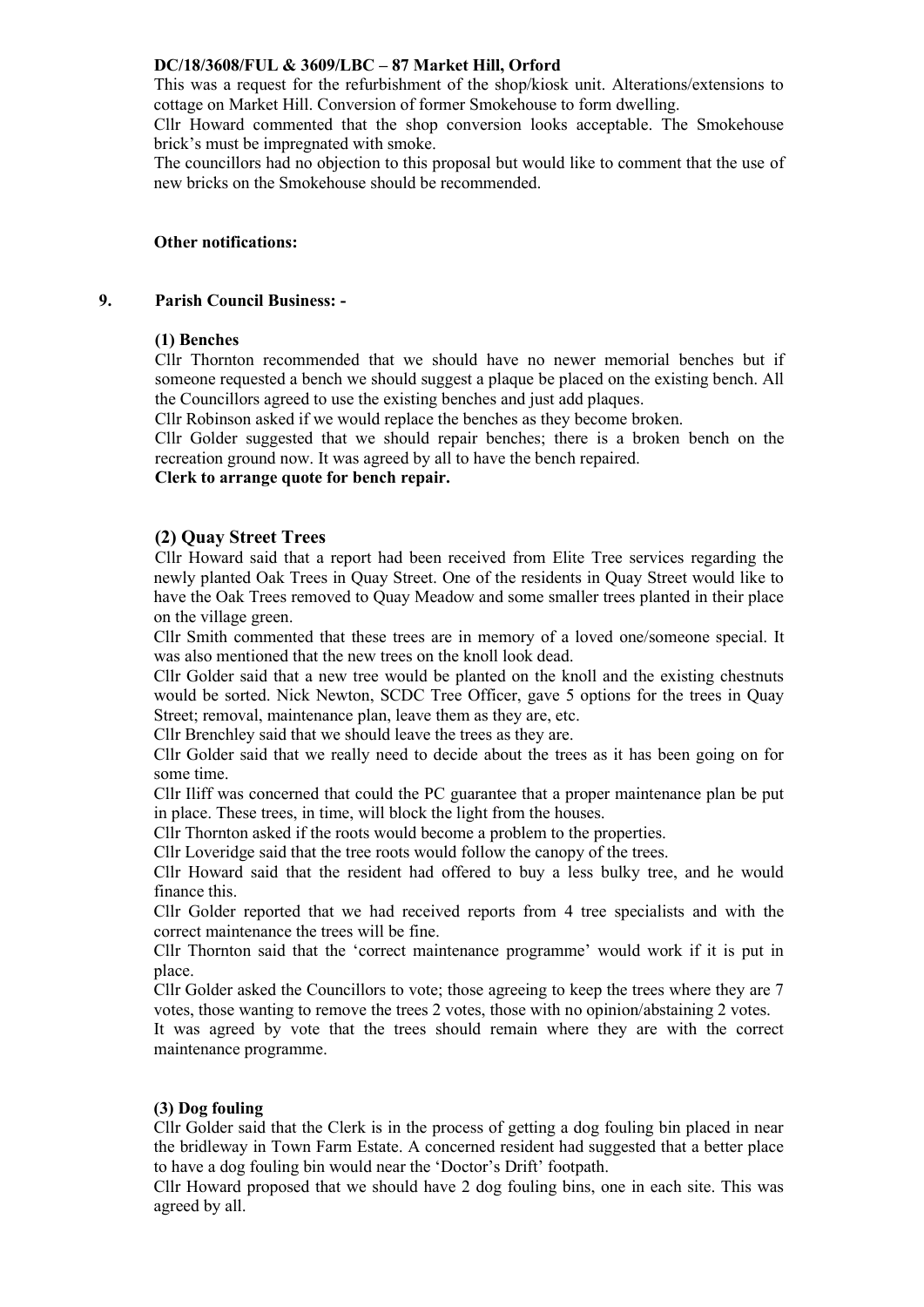### **(4) Parking**

Cllr Golder reported that meetings have taken place with representatives regarding the parking and the yellow lining within the village. Cllr Golder and Cllr Smith are to meet with a representative from the Parking Enforcement office. We have now received a reply from the Police concerning the slips to place of offending cars that have parked inconsiderately. The slips are fine to be placed on vehicles.

Cllr Smith said that some thought must be given to parking in Quay Street and the Market Hill. In the future it may be residents parking only. We could use the boat yard down the quay as an overflow parking facility. This may work in the short term.

Cllr Iliff said that the car park takings were down this year.

Cllr Mallett said that if the flower beds were to be removed in the car park it would allow for more spaces.

Cllr Howard said that it had been suggested that a car park at the top end of the village is needed.

Cllr Mallett asked where this may be?

Cllr Robinson said that other facilities need to be considered as well.

Cllr Loveridge said that the road sweeping needs to be done, this would mean that the lines are visible and enforceable. The clerk had asked the Litter Controller as to whether he would be willing to clean some of the edges of the road, he thought he would not have time in the hours he is allocated.

### **Clerk to contact Highways Department re road sweeping.**

Cllr Golder reported that we had received a request from Andrew Reid regarding the cost of the new lining in Mundays Lane. The cost is £5,437. Andrew has asked what contribution the Parish Council can offer. We have a surplus of £200 in the budget.

Cllr Thornton suggested that we offer £200. This was agreed by all.

### **Clerk to respond to Andrew Reid offering £200.**

#### **(5) Beach/Foreshore clean up**

Cllr Golder reported that an email had been received concerning the beach/foreshore clean up. The email asked why this was stopped, as there is a lot of debris and litter on the Ness that needs to be cleared away.

Cllr Robinson replied that this was stopped by the National Trust as they did not like the area to be trampled on as it damages the vegetation.

### **Clerk to respond to email.**

#### **(6) Re-adoption of the Temporary Signs Policy**

Cllr Robinson proposed that the Temporary Signs Policy is adopted, this was seconded by Cllr Howard and agreed by all.

#### **(7) Village Feast**

Cllr Golder reported that the Village Feast went ahead as planned.

#### **(8) Local Plan**

This was discussed earlier in the Public Forum. Cllr Smith said that we would need to reinforce the requirement for affordable housing in our response.

#### **(9) Code of conduct**

Cllr Golder had a meeting with a resident whom owns a local business in the village, who was concerned about the amount of chat that he had overheard about the Parish Council meetings. It is important that Councillors remember the Code of Conduct. We have had issues in the past that have been sent to the monitoring officer and we would not want this to happen again. Council issues should be kept in the meetings, but we also need to keep everything in perspective. Members of the public do tend to listen into other people's conversations, so we must be vigilant.